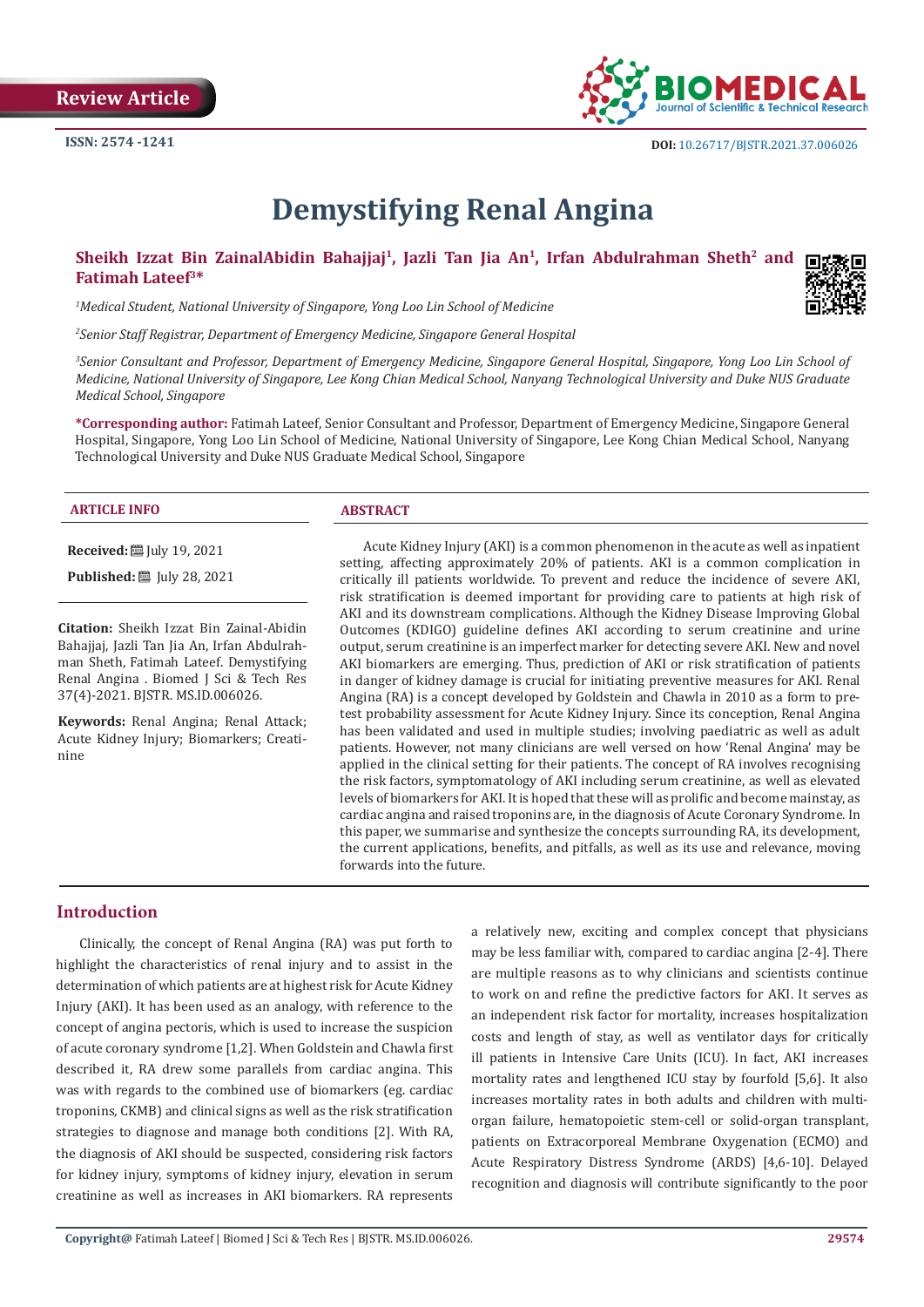outcomes. However, by the time clinicians diagnose AKI, it has often progressed to a state of damage which may not be amenable or reversible to acute intervention. This paper, as a short review, will summarize and synthesize the concepts surrounding RA, its current applications, as well as explore the use and relevance of RA in the future.

## **Clinical Presentation and Assessment**

The symptoms of AKI are not as distinct and obvious as the spectrum of angina in acute coronary syndrome. This makes it challenging to pick up and diagnose, especially in the acute setting such as the Emergency Department (ED). AKI does not present with overt symptoms like pain, making it difficult to anticipate and alert the clinician of any ongoing injury. The risk factors of AKI must be taken into consideration just as how a patient with significant cardiac risk factors and chest pain are being observed very closely by ED physicians. Patients with the right symptomatology and risk factors for AKI should raise alarm bells, just like in the cardiac patients (Tables 1 & 2). Astute clinicians will also look for signs such as oliguria, fluid overload and increase in serum creatinine, from the investigations panel. Unlike chest pain in ACS, as AKI is more silent, it is hence more commonly missed. Furthermore, AKI, in the critically ill such as in the context of multiple trauma or serious emergencies and the more complex presentations of patients in the ED, often presents at a more advanced stage of the disease. It is important to understand that AKI is part of a spectrum of disease severity affecting the kidney, and the early detection of AKI via the understanding of the concept of RA, may help reduce or even prevent progression injury and complications. AKI is also noted to be more common in critically ill patients, affecting as high as about 35% of the patients in the ICU context [5,6,11,12].

### **Pathophysiology**

The pathophysiology of AKI is complex and multifactorial. Generally, the aetiologies and subsequent mechanism of injury can be differentiated into pre-renal, intra-renal, and post-renal causes [5]. This classification is also often used by clinicians. Pre-renal causes account for the majority of AKI. In pre-renal AKI, hypoperfusion and decreased renal perfusion or reduced renal blood flow is the underlying mechanism. The common aetiologies include hypovolemia from blood loss, other causes of fluid loss including diarrhoea, dehydration, and vomiting. In addition, causes of reduced cardiac output (eg. heart failure, cardiomyopathy, cardiac tamponade) could also lead to hypo-perfusion. The spectrum of shock caused by a variety of factors can also contribute to hypovolemia and hypo-perfusion states. The kidneys are extremely sensitive to these perfusion changes and alterations as they receive roughly 25% of the total cardiac output [6,11].

Intra-renal causes of AKI can be further classified into four different categories based on the anatomical subdivisions. Damage

to the renal tubules, glomerulus, interstitium, and vasculature of the kidney are the main groups of causes. Tubular damage usually results from ischemia, or nephrotoxic injury mostly caused by nephrotoxic medications. Glomerular injury can occur in acute Glomerulonephritis (GN). Injury to the interstitium can be the result of hypersensitivity and inflammatory reactions to medications which are very commonly prescribed, such as antibiotics like penicillin, sulpha based drugs, and cephalosporins [11,12]. Post-renal causes of AKI can be caused by an obstruction to either the upper or lower urinary tract. Obstruction will lead to increased pressure in the collecting system which contributes to the inflammatory process, decreased blood flow and eventually, kidney injury. Patients with urological conditions such as large obstructing calculi or external obstruction, caused by large intra-abdominal or pelvic tumours re at risk for this [6,12].

#### **Biomarkers in AKI**

The search for the ideal biomarker/s for AKI continues to interest many researchers and scientists. Some have referred to this AKI biomarker quest as the "search for the renal troponin I". The interest remains high because if there exist such a biomarker, earlier detection, diagnosis and thus, interventions can be instituted appropriately and perhaps the incidence of AKI, which may potentially progress to Chronic Kidney Disease (CKD) and at times, to end stage kidney failure can be lowered [5,12]. The diagnosis of AKI is traditionally dependent on the changes in Serum Creatinine (SCr), a marker which has been shown to have limitations based on factors such as time, body habitus, sex, age, steady-state measurements, and other patient factors. The rise in SCr is not immediate upon insult to the kidneys. Moreover, as there are no specific symptoms, the diagnosis of AKI is often delayed, thus creating a significant barrier to effective early intervention. At times, for patients whose kidney function is being monitored at intervals, small increments in SCr may not be acted upon immediately by the clinician. However, it has been noted that even small increases in SCr (of the magnitude 0.3 mg/dl) may reflect significant kidney damage and can be associated with poor patient outcomes. As a result, intensive research efforts have been expended to identify the novel AKI biomarkers that can assist to direct and determine appropriate therapy which can be instituted perhaps even prior to a rise in SCr [3-5,13].

The assessment of AKI with the concept of RA utilizes risk factors as well as novel biomarkers (Tables 1 and 2). It has been found that there is an increase in serum or urine concentration of these biomarkers that can pick up early injuries to the kidneys, even before a rise in serum creatinine can be detected [7,12,14]. Neutrophil Gelatinase-Associated Lipocalin (NGAL) is currently the most commonly used biomarker. Other biomarkers such as KIM-1 (Kidney Injury Molecule-1), L-FABP (Liver-type Fatty Acid Binding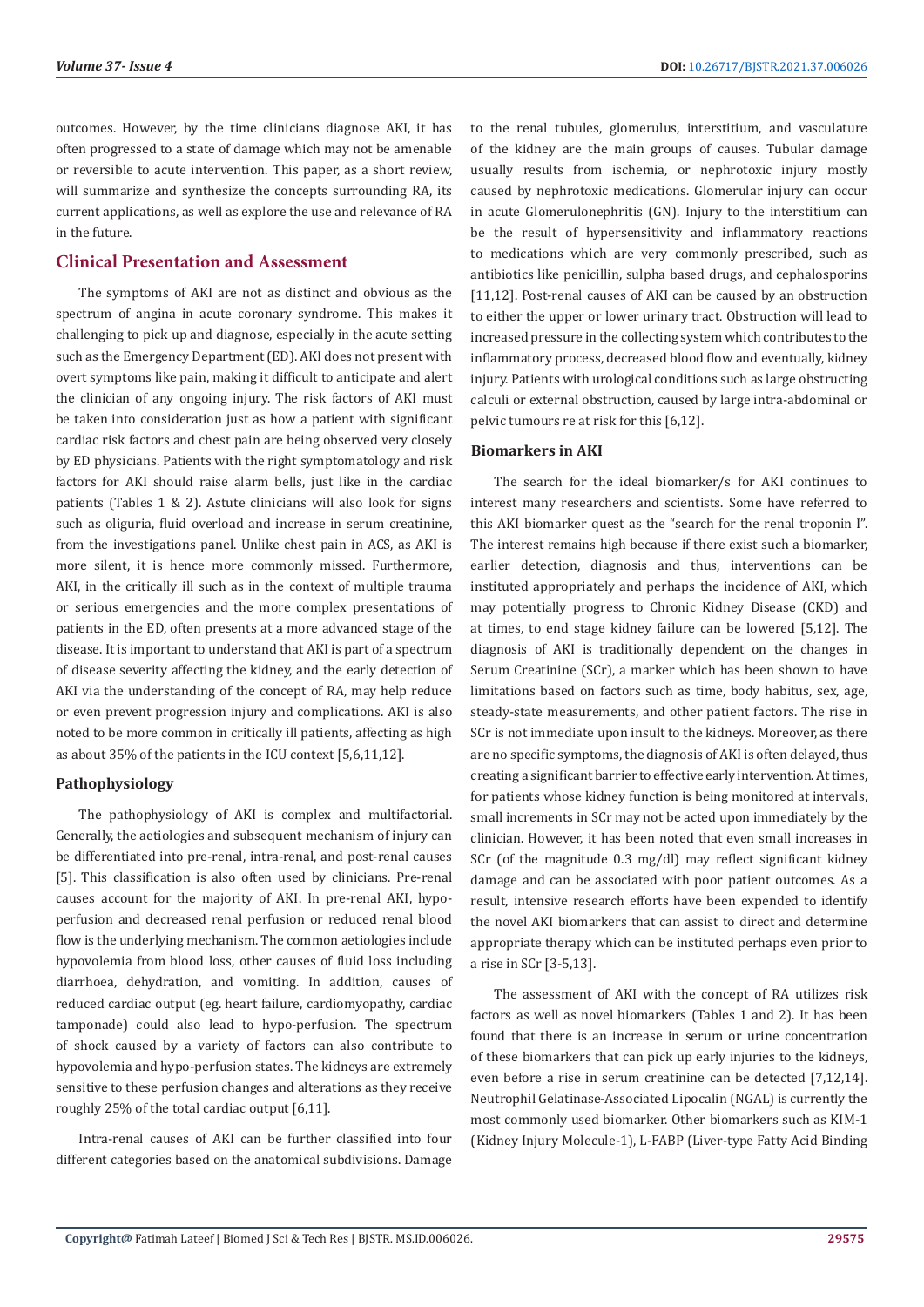Protein), IL-18 (Interleukin-18) are also available currently, but may not be used as frequently. Across several studies, the use of these biomarkers were tested for its sensitivity for AKI. The utility,

sensitivities, setting and limitations of some of these studies are summarised in Table 3 [14-34].

**Table 1:** Established Risk Factors of Acute Kidney Injury (AKI).

| Demographic | <b>Past Medical history</b> | <b>Exposures</b>       |  |  |
|-------------|-----------------------------|------------------------|--|--|
| Age > 65    | Hypertension                | Sepsis / Septic shock  |  |  |
| Female      | Chronic Kidney Disease      | Cardiogenic shock      |  |  |
|             | Diabetes Mellitus           | Volume depletion       |  |  |
|             | Ischemic Heart Disease      | Nephrotoxic exposure   |  |  |
|             | Cardiac surgery             | Mechanical ventilation |  |  |
|             | Liver failure/cirrhosis     | Vasopressors           |  |  |

**Table 2:** Comparison of Cardiac and Renal Angina.

|                      | <b>ACS / Cardiac Angina</b>                                                                                   | <b>AKI / Renal Angina</b>                                                                                          |  |  |
|----------------------|---------------------------------------------------------------------------------------------------------------|--------------------------------------------------------------------------------------------------------------------|--|--|
| Definition           |                                                                                                               | An increase in basal serum creatinine of at least 0.3mg/dl<br>within 48 hrs.                                       |  |  |
|                      | The spectrum of unstable angina, non-ST-elevation AMI<br>and ST-elevation AMI initiated due to plaque rupture | A decrease in creatinine clearance of at least 50%.                                                                |  |  |
|                      |                                                                                                               | The need for renal replacement therapy and Urine output of<br>less than 400-500 ml/day or <0.5 ml/kg/hr for 6 hrs. |  |  |
|                      |                                                                                                               | Increased age                                                                                                      |  |  |
| <b>Risk Factors</b>  | Diabetes mellitus                                                                                             | Diabetes mellitus                                                                                                  |  |  |
|                      | Hypertension                                                                                                  | Liver cirrhosis and liver failure                                                                                  |  |  |
|                      | Hyperlipidemia                                                                                                | Congestive heart failure                                                                                           |  |  |
|                      | Family history in first degree relatives                                                                      | Sepsis                                                                                                             |  |  |
|                      | Smoking                                                                                                       | Exposure to nephrotoxins                                                                                           |  |  |
|                      | Obesity                                                                                                       | Volume depletion                                                                                                   |  |  |
|                      |                                                                                                               | Cardio-pulmonary bypass time                                                                                       |  |  |
| Clinical Symptoms    | Chest pain (angina)                                                                                           | Usually silent or asymptomatic                                                                                     |  |  |
|                      | Angina equivalent<br>A small proportion may be 'silent' or secondary AMI                                      | Presentation may be linked to other primary causes like<br>volume depletion, sepsis, congestive heart failure      |  |  |
| <b>Biomarkers</b>    |                                                                                                               | Some examples:                                                                                                     |  |  |
|                      | <b>Usually: Troponins</b>                                                                                     | IL-18 (interleukin -18)                                                                                            |  |  |
|                      | Others: CKMB, Myoglobin, other inflammatory markers                                                           | NGAL(neutrophil gelatinase associated lipocalin)                                                                   |  |  |
|                      |                                                                                                               | KIM-1(Kidney Injury Molecule-1)                                                                                    |  |  |
|                      | Electrocardiography                                                                                           |                                                                                                                    |  |  |
| Other Investigations | Echocardiography                                                                                              | Cardiac output assessment                                                                                          |  |  |
|                      | Angioplasty                                                                                                   | Urine assessment: electrolytes, cells, sediments                                                                   |  |  |
|                      | <b>Stress Test</b>                                                                                            | AKI Renal imaging                                                                                                  |  |  |
|                      | Functional and perfusion scans                                                                                |                                                                                                                    |  |  |
| Management/Therapy   |                                                                                                               | Early goal directed therapy                                                                                        |  |  |
|                      | Acute or delayed PCI                                                                                          | Minimize nephrotoxic exposures                                                                                     |  |  |
|                      | Appropriate Medications including thrombolytic agents<br>and antiplatelet                                     | Evaluate treatable causes                                                                                          |  |  |
|                      | Cardiac Rehabilitation                                                                                        | Fluid management                                                                                                   |  |  |
|                      | Regular follow up                                                                                             | Optimize hemodynamics                                                                                              |  |  |
|                      |                                                                                                               | Consider early Renal Replacement Therapy                                                                           |  |  |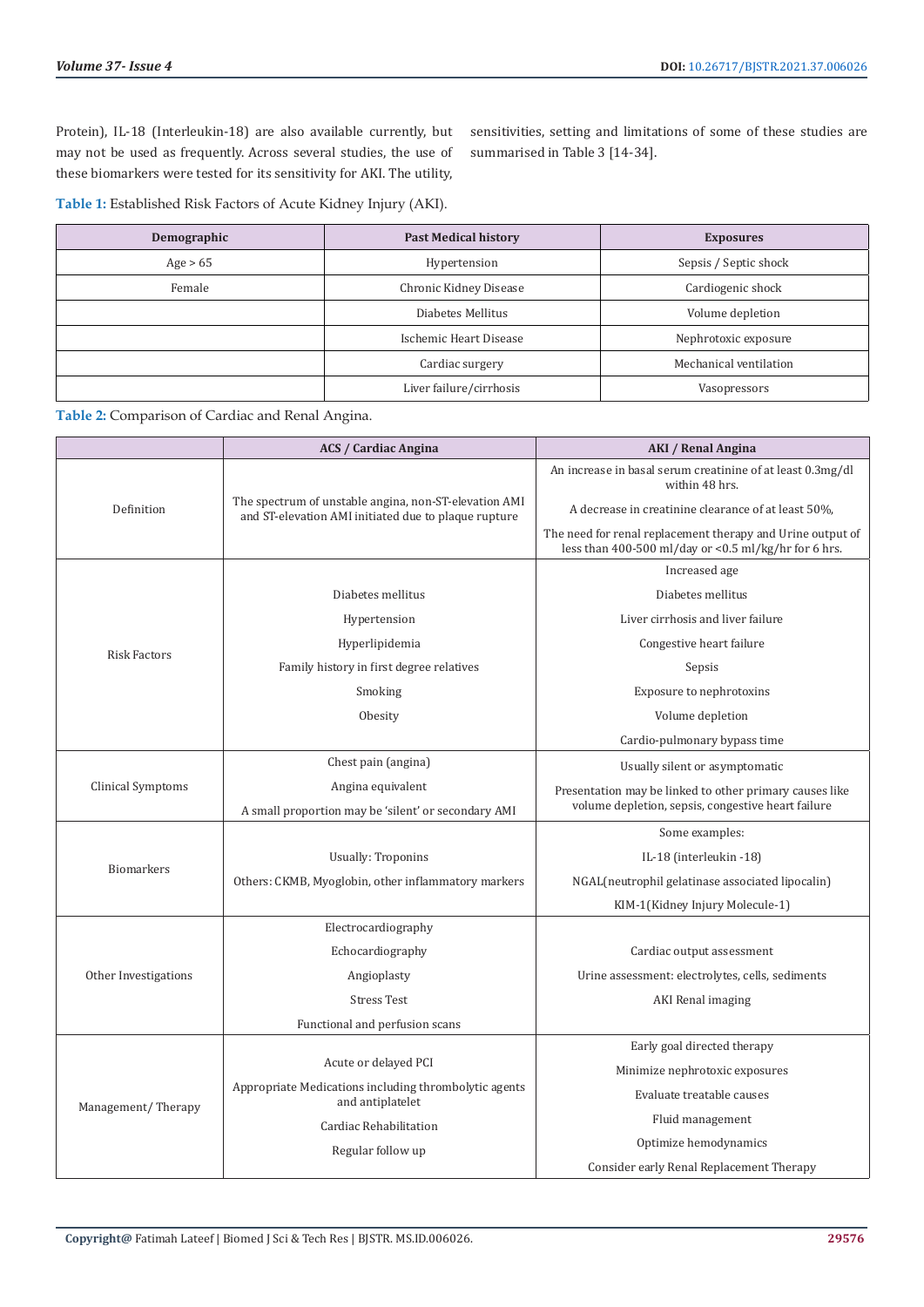| <b>Biomarkers</b>                                               | Utility in study                           | Sensitivity in the predic-<br>tion of AKI (AUC) |                          | <b>Setting</b>                         |                             | Type of study                                               | Limitation                                                                |  |
|-----------------------------------------------------------------|--------------------------------------------|-------------------------------------------------|--------------------------|----------------------------------------|-----------------------------|-------------------------------------------------------------|---------------------------------------------------------------------------|--|
| Neutrophil<br>Gelatinase-<br>associated<br>lipocalin NGAL       |                                            |                                                 | $0.72$ [14]              |                                        | Adult cardiac surgery       | Meta-Analysis                                               |                                                                           |  |
|                                                                 | Prediction of AKI                          |                                                 | $0.96$ [15]              | Pediatric cardiac surgery              |                             | Prospective<br>Cohort                                       |                                                                           |  |
|                                                                 |                                            |                                                 | $0.80$ [16]              | ICU                                    |                             |                                                             |                                                                           |  |
|                                                                 | Diagnosis of AKI                           | 0.95[17]                                        |                          | Emergency department                   |                             | Prospective<br>Cohort                                       | Associated with<br>sepsis, CKD, UTI                                       |  |
|                                                                 |                                            | $0.61$ [18]                                     |                          | Pre-eclamptic women                    |                             | Case Control                                                |                                                                           |  |
|                                                                 | Diagnosis and prognos-<br>tication of AKI  | 0.87[19]                                        |                          | All hospitalised patients              |                             | Prospective                                                 |                                                                           |  |
|                                                                 |                                            |                                                 | $0.81$ [20]              | Emergency department                   |                             | Cohort                                                      |                                                                           |  |
|                                                                 | Prediction of adverse<br>outcomes in AKI   |                                                 | 0.69(21)                 | All hospital departments               |                             | Case Control                                                |                                                                           |  |
| Kidney Injury<br>Molecule - 1                                   |                                            | 0.85(22)                                        |                          | Adult cardiac surgery                  |                             | Meta Analysis                                               | Associated in<br>various chronic<br>proteinuric inflam-<br>matory disease |  |
| KIM <sub>1</sub>                                                | Diagnosis Of AKI                           | 0.71(20)                                        |                          | Emergency department                   |                             | Prospective<br>Cohort                                       |                                                                           |  |
|                                                                 |                                            | $0.77$ [22]                                     |                          | ICU                                    |                             | Meta Analysis                                               |                                                                           |  |
|                                                                 | Prediction of AKI                          |                                                 | $0.72$ [14]              | Adult cardiac surgery<br>Meta Analysis |                             |                                                             |                                                                           |  |
| Liver-type Fat-<br>ty Acid-Bind-<br>ing Protein                 | Diagnosis and prognos-<br>tication of AKI  | $0.70$ [20]                                     |                          | Emergency department                   |                             | Prospective                                                 | Strongly associ-<br>ated with anemia<br>in nondiabetic                    |  |
| L-FABP                                                          | Prediction and prognos-<br>tication of AKI |                                                 | $0.75$ [23]              | ICU                                    |                             | Cohort                                                      | patients                                                                  |  |
| $IL-18$                                                         | Prediction of AKI                          | $0.82$ [24]                                     |                          | Pediatric cardiac surgery              |                             |                                                             |                                                                           |  |
|                                                                 | Diagnosis and prognos-<br>tication of AKI  | 0.64 [20]                                       |                          | Emergency department                   |                             | Prospective<br>Cohort                                       | Not reliable for<br>prediction of AKI                                     |  |
|                                                                 |                                            | $0.59$ [25]                                     |                          | ICU                                    |                             |                                                             |                                                                           |  |
| Tissue Inhibi-<br>tor of Metallo-                               | Prediction of AKI                          | 0.80[26]                                        |                          | ICU                                    |                             | Prospective<br>Cohort                                       |                                                                           |  |
| Proteinases-2                                                   |                                            | $0.82$ [24]                                     |                          |                                        |                             |                                                             |                                                                           |  |
| TIMP <sub>2</sub>                                               |                                            | 0.79[27]                                        |                          |                                        |                             | Randomised Control Trial                                    |                                                                           |  |
| and                                                             |                                            | 0.84 [28]                                       |                          |                                        | High risk surgical patients | Prospective<br>Cohort                                       | Associated with<br>diabetes                                               |  |
| Insulin-like<br>Growth<br>factor-Binding<br>Protein 7<br>IGFBP7 |                                            | $0.85$ [29]                                     |                          | Major surgery                          |                             | Prospective<br>Cohort                                       |                                                                           |  |
|                                                                 | Diagnosis of AKI                           |                                                 | $0.71$ [30]              |                                        |                             |                                                             |                                                                           |  |
|                                                                 | Prediction and prognos-<br>tication of AKI |                                                 | 0.82(31)                 | Coronary artery bypass<br>surgery      |                             | Prospective<br>Cohort                                       |                                                                           |  |
| Calprotectin                                                    | Diagnosis of AKI                           | 0.97(32)                                        | Hospitalised<br>patients |                                        | Cross-sectional             |                                                             | Associated with<br>UTI, urothelial car-                                   |  |
|                                                                 |                                            | 0.99(33)                                        |                          | Case-Control                           |                             | cinoma, IBD, myo-<br>cardial infarction,<br>prostate cancer |                                                                           |  |
|                                                                 |                                            | 0.94(34)                                        | Coronary care units      | Prospective Study                      |                             |                                                             |                                                                           |  |

**Table 3:** Summary of biomarkers for AKI and their sensitivities across several studies.

NGAL (Neutrophil Gelatinase-Associated Lipocalin) is a protein associated with human neutrophil gelatinase found in certain granules. The homodimeric form is produced by neutrophils whilst the monomeric and heterodimeric forms are produced by proximal tubular epithelial cells. NGAL stimulates epithelial growth and protects the epithelium against ischemia. Injury to the renal tubular epithelial cells causes NGAL to be released into the urine and plasma before serum creatinine increases can be detected. Other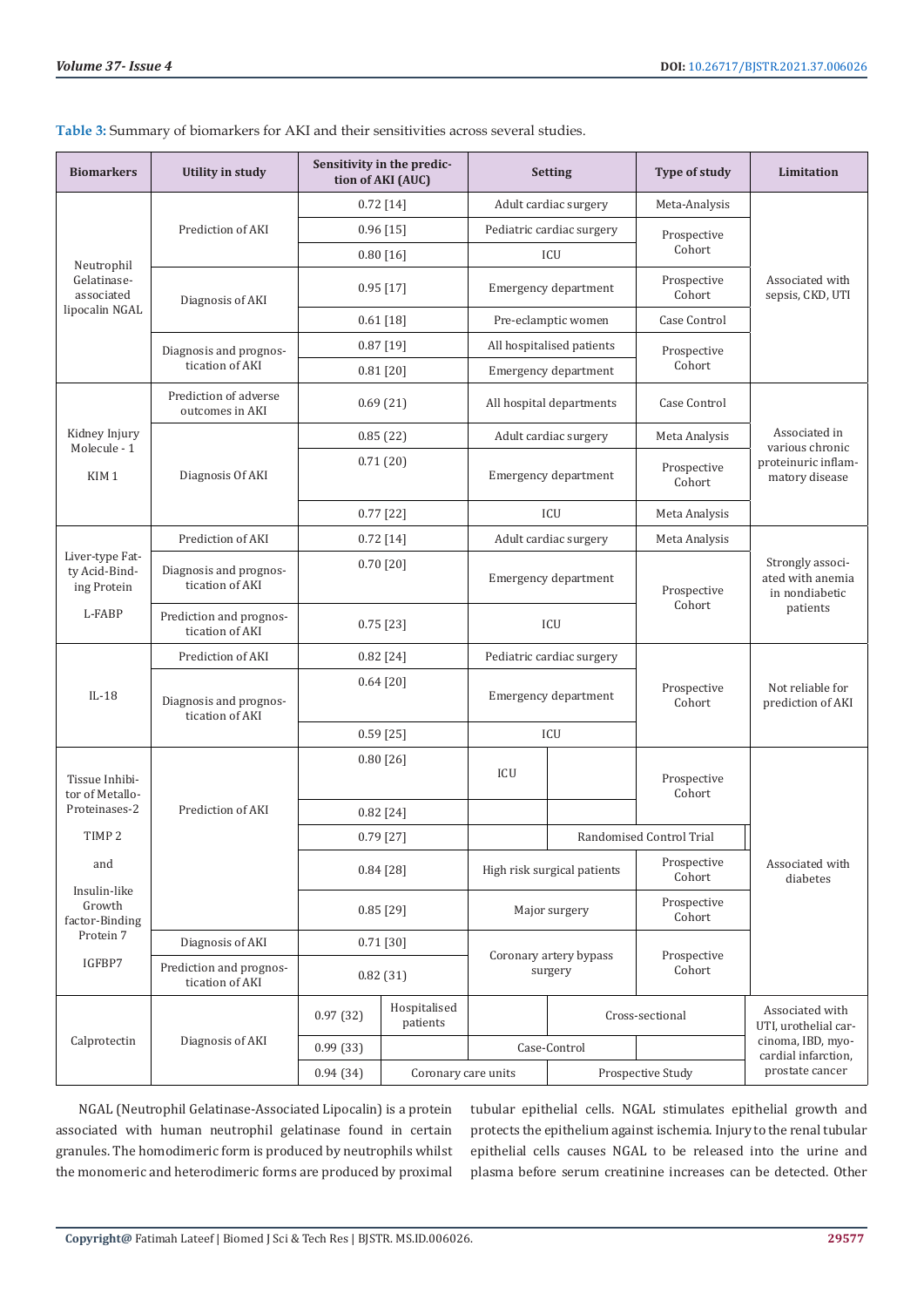than predicting AKI, NGAL is also a good prognostic marker in AKI for mortality and requirement of dialysis [35-37]. KIM-1 (Kidney Injury Molecule-1) is a proximal tubule apical transmembrane protein. Its level increases with inflammation and fibrosis. In ischemic and toxic renal injuries, the extracellular domain of KIM-1 is separated from the membrane, resulting in a 100-fold increase in urinary KIM-1 levels [38-41]. In patients undergoing cardiac surgery, KIM-1 was useful in predicting the prognosis of stage 1 and stage 3 AKI [38]. Additionally, when used together with NGAL, it was able to predict dialysis requirement and hospital mortality in 201 patients with AKI in on study [41].

IL-18 (Interleukin-18) is a cytokine that is cleaved off by the enzyme, caspase-1, and released by monocytes and macrophages. It is produced by the intercalated cells of the collecting ducts in kidneys and injured tubular epithelial cells [13]. Urinary IL-18 was found to increase significantly more in comparison with "prerenal azotemia", urinary tract infections, chronic renal failure and nephrotic syndrome [42-44]. L-FABP (Liver-type Fatty Acid-Binding Protein) belongs to a family of carrier proteins for fatty acids. It helps regulate fatty acid uptake and intracellular transport. It is expressed in the liver, stomach, intestine, lung and kidney. L-FABP is a sensitive early biomarker of AKI in paediatric patients post cardiopulmonary bypass surgery. Increased levels were also associated with poor prognosis and renal replacement therapy in patients with impaired renal function. In patients with early AKI, urinary L-FABP can also use to improve the prediction of AKI progression, the need for dialysis, and mortality [45-48].

TIMP-2 (Tissue Inhibitor of MetalloProteinases-2) and IGFBP7 (Insulin-like Growth Factor-Binding Protein 7) are two novel biomarkers that, when used together, have been noted to have good predictive value for AKI. They are expressed in the tubular cells in response to damage. In a study with 1000 critically ill patients at risk for AKI, TIMP-2 and IGFBP7 outperformed existing markers including NGAL, KIM-1, IL-18 and L-FABP [26]. However, another study amongst 94 ICU patients, found that TIMP-2 and IGFBP7 levels did not differ between patients who developed AKI and patients who did not [49]. Calprotectin is a heterodimer made up of two monomers, namely, S100A8 and S100A9. Epithelial cells of the renal collecting ducts were shown to produce the two monomers in response to even unilateral ureteral obstruction. In iatrogenic renal ischemic reperfusion injury, the level of urine calprotectin rose some 69-fold, staying elevated until the fifth postoperative day [33,34]. Urine calprotectin has also been used in differentiating pre-renal AKI from intrinsic AKI [32-34,47,48].

In general, the uses of many of these newer biomarkers are not widely available across all centres. Thus, there is currently, no standardized set of testing package recommended for specific groups of patients. What exist is more likely institution or department-based guidelines to approach some of these patients

presenting, especially in the acute setting. The cost for many of these biomarkers remain high and thus is not part of the routine tests readily available to patients. Moreover, as we have seen in the literature, the diagnostic accuracy of these tests remains variable and no perfect set of biomarkers have been put forth for specific groups of patients with AKI. Across the world, patients are not presenting early enough and many do not have regular screening despite having multiple risks factors for AKI. It will also be obvious that whereas ECG and cardiac markers may be on the general health assessment package for people who opt for 'health screening', it is not the same for renal assessment. The latter are often not included in these screening packages. At most, usually only a simple point of care urine 'Dipsticks' assessment is included. If we do reach the stage where the cost can be managed, perhaps in the near future, a combined biomarkers package can be suggested for certain groups of patients, especially those at risk. It really comes down to the right combination of diagnostic capabilities, cost effectiveness and not using these biomarkers test indiscriminately [49-51].

### **Current Applications**

Since the original paper was published [2], there have been attempts at applying the concept of RA in the clinical setting [9,10,49,52-54]. Most notable, the Renal Angina Index (RAI) in children was proposed [10,52-54]. A similar type of index for adults was also being put forth to detect early signs of persistent AKI [9,27,40, 55-57]. Despite being tested on several cohort of patients, mostly in the west, the validation of the RAI still lags behind amongst Asian patients. The RAI was derived by combining risk factors and clinical signs of AKI. Basu et al. provided the reasoning for this such that 'as a patient achieves higher risk they require less "clinical signs of AKI" early on to fulfil the criteria for renal angina'. They also concluded that "if a patient has less risk but shows more overt signs of clinical AKI signs, renal angina would also be fulfilled". They used the RAI to improve the prediction of AKI in paediatric patients. This involves a scoring system involving risk stratification, changes in creatinine clearance and fluid overload status. The total score ranges from 1-40, whereby, a score of more than or equal to 8 fulfils the criteria of RA [10,52].

Abbasi et al. conducted a systematic review on the prediction of AKI in children [53]. The collation of data from a total of 11 studies, with 3701 children showed that the RAI has a sensitivity and specificity of 85% and 79% respectively, in predicting AKI in children [53]. In a very recently published study by Hanson et al. the authors formulated an "Acute" RAI to be used in the ED setting, in a pilot study with 118 paediatric patients. The study found that their RAI had a negative predictive value of 99% and a sensitivity of 94%, suggesting that a negative RAI has the potential to rule out AKI in the ED setting [58]. Goldstein et al. is currently improving on the current models of RAI by including urine NGAL measurements to guide clinicians with regards to fluids use, diuretics and dialysis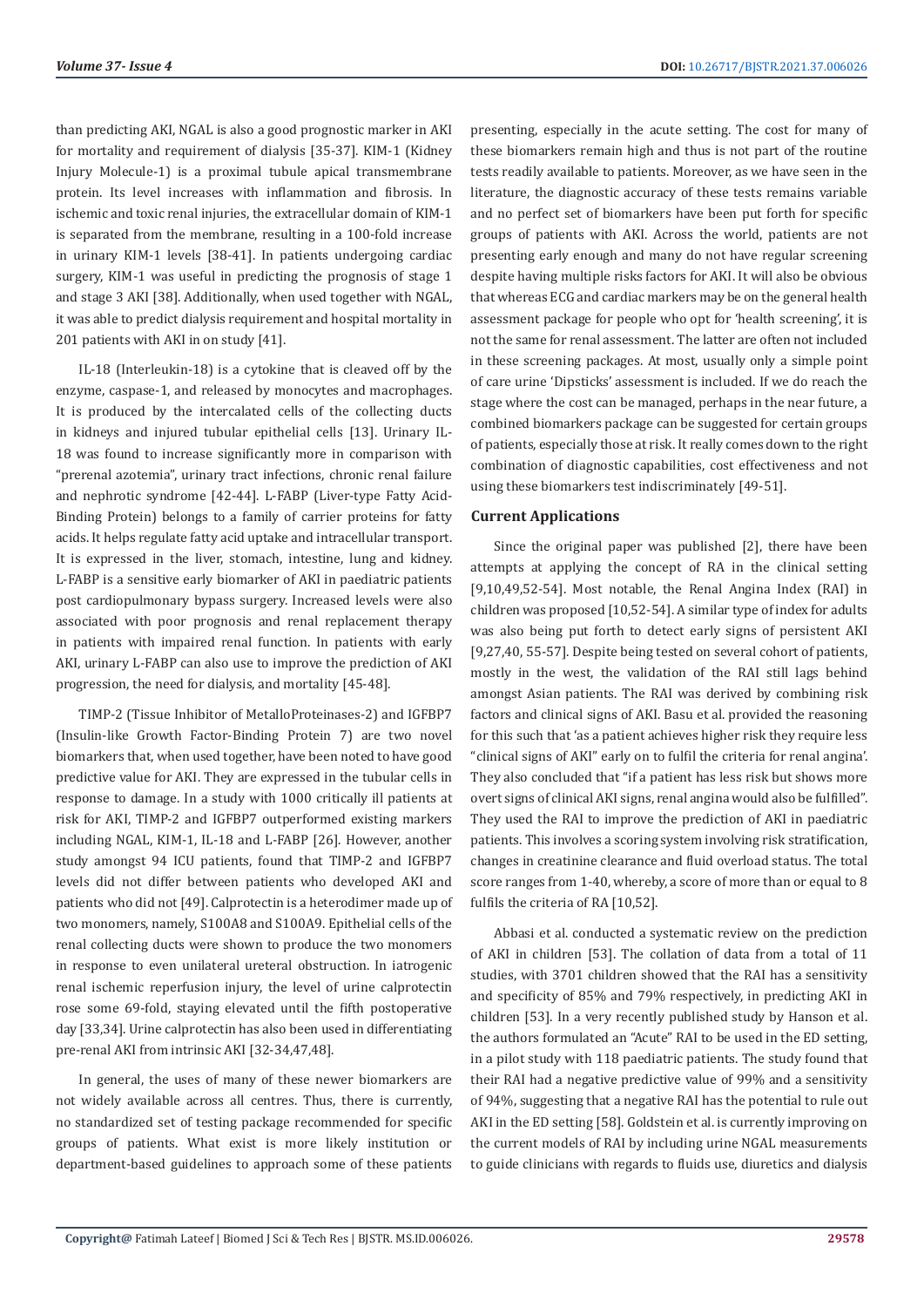initiation for patients with high risk of kidney injury [54]. Cruz et al. looked at the risk factors and small increases in creatinine in a prospective study of 506 ICU patients [9]. The observed sensitivity of RAI was 92%, and the negative predictive value was 99% [9]. Matsuura et al. used a modified RAI in critically ill patients. This modified RAI did not include fluid overload in the equation, but used only serum creatinine change in the assessment. The study found that in adults, the modified RAI model only had an AUC (Area Under the Curve, c-statistic) of 0.63. However, when the study included the biomarker L-FABP, the AUC went up to 0.81, which supported the concept that biomarkers may be useful in RA [55]. Some authors also looked at different combination of biomarkers with the RAI and their predictive performance. For example, Basu et al. compared (RAI+Elastase-2), (RAI+Matrix Metalloproteinase-8) as well as (RAI+Elastase-2+MMP-8) and found that the probability of AKI were 27.3%, 24.1% and 31.4% respectively [52]. Even as these biomarkers may add value, we may still find this not as discerning as we would like it to be, especially in the clinical setting.

There are many patients presenting to the emergency

department daily, with a myriad of comorbidities and illnesses. Early detection of AKI through RA has the potential to prevent progression and complications of renal injury. It would be worthwhile for physicians to always keep in mind the possibility of RA in patients, especially those who are critically ill or who have significant risk factors. Therefore, a thorough history and physical examination exercise should always be carried out to ascertain the patient's symptoms and risk factor profile. One must have a high index of suspicion for patients who are severely ill or who need to be sent to the ICU as AKI is especially common in these groups of patients. Other risk factors also need to also be considered as it may be likely that these patients are unable to communicate as well at presentation due to Altered Mental States (AMS). This would make physical examination and vital parameters essential in the assessment of these patients. The presence of raised jugular venous pressure, leg swelling, or weight gain would alert the physician into the possibility of renal angina. Furthermore, urine output should be strictly monitored, looking out for oliguria and decreased urine output (Figure 1).



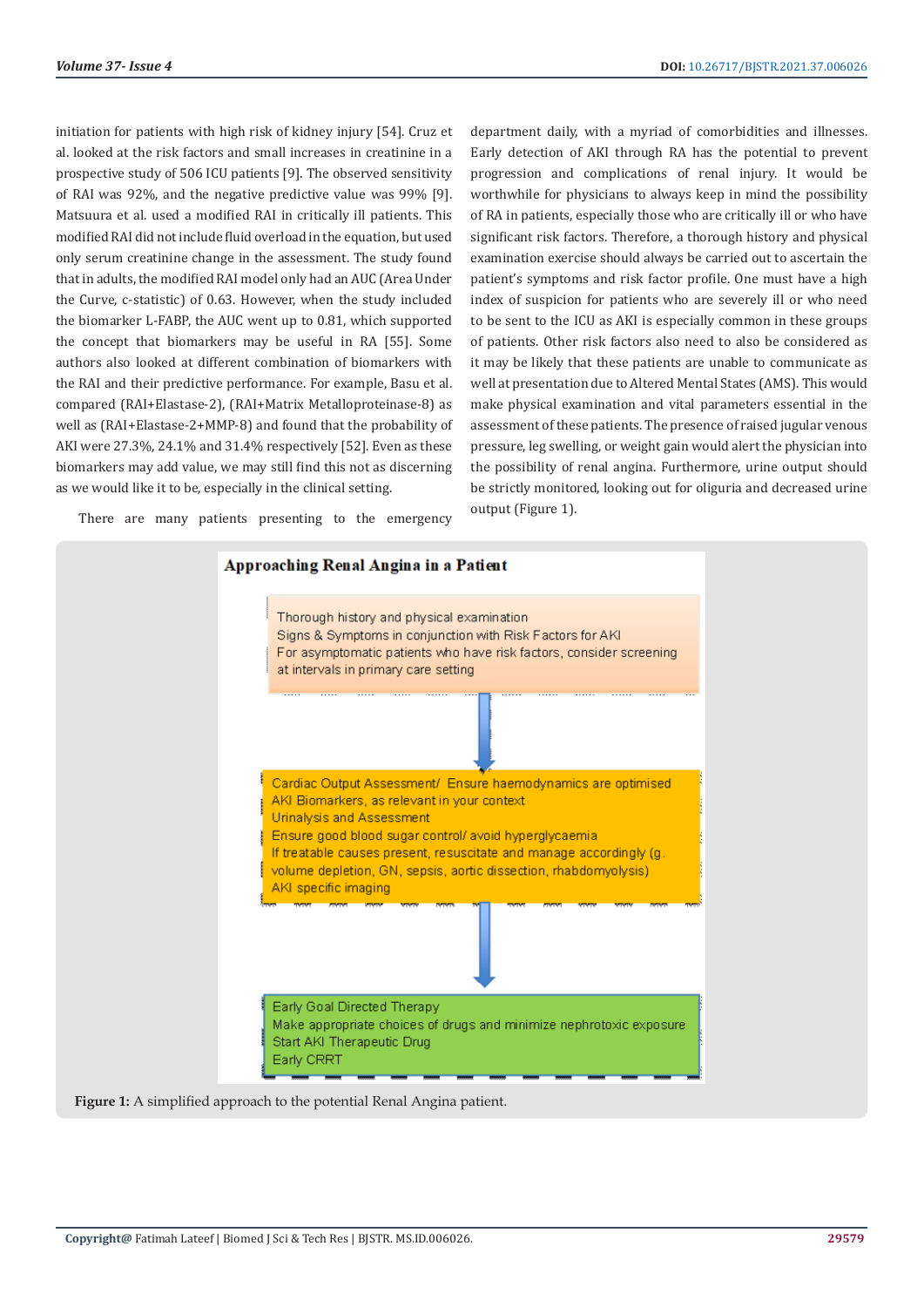In addition, laboratory tests help guide the clinician in this process. With the risk factors and physical examination findings, serum creatinine and the renal biomarkers should be ordered appropriately. Serum creatinine is a well-known marker of kidney injury. Small increases in serum creatinine can be an early sign of AKI. Serum and urine biomarkers as discussed above should also be assessed if available, and if the overall clinical picture points towards progression of kidney injury, formal evaluation and subsequent management for AKI should begin (Figure 1). Currently, the mainstay of management includes fluid therapy, identification and avoidance of nephrotoxic medication, and escalation of therapy with Renal Replacement Therapy (RRT). Early identification of atrisk patients especially in the Emergency Department (ED) will allow for earlier intervention and identification of reversible causes of AKI, as well as increase confidence for step up therapy to RRT if indicated [54,55,57-59] (Figure 1).

Even as RA seems promising in its future applications, there are possible factors to consider when using RA in the assessment of patients. Firstly, RA considers that small elevations in serum creatinine can be an early marker of AKI. However, there are many other factors that can affect creatinine values, including laboratory error. Furthermore, normal values of creatinine will vary especially in children of different ages, body weight and sizes, compared to adults, where the reference values of creatinine are more accurately predictable. In addition, several variations of the RAI have been used across studies, and thus more research needs to be conducted before a standardized application of RA can be formalized and broadly applied, across different cohorts of patients and different ethnic groups and countries.

### **Conclusion**

Renal Angina is a relatively new and promising concept that may shift the paradigm of AKI as we progress into the future. New and emerging studies and trials of putting RA into practice have shown some reliable and encouraging results, with RA being a useful tool for both "rule in", as well as "rule out" kidney injury in patients [59]. Although currently not widely applied, the understanding of RA still has value in raising the index of suspicion of AKI and is worth understanding and familiarizing ourselves with, in order to aid in early interventions where appropriate.

### **References**

- 1. [Levey AS, James MT \(2017\) Acute Kidney Injury. Ann Intern Med 167\(9\):](https://pubmed.ncbi.nlm.nih.gov/29114754/)  [Itc66-Itc80.](https://pubmed.ncbi.nlm.nih.gov/29114754/)
- 2. [Goldstein SL, Chawla LS \(2010\) Renal angina. Clin J Am Soc Nephrol](https://pubmed.ncbi.nlm.nih.gov/20299370/)  [5\(5\): 943-949.](https://pubmed.ncbi.nlm.nih.gov/20299370/)
- 3. [Vanmassenhove J, Kielstein J, Jones A \(2017\) Management of patients at](https://pubmed.ncbi.nlm.nih.gov/28561005/)  [risk of AKI. Lancet 389\(10084\): 2139-2151.](https://pubmed.ncbi.nlm.nih.gov/28561005/)
- 4. [Chawla LS, Goldstein SL, Kellum JA, Ronco C \(2015\) Renal angina:](https://pubmed.ncbi.nlm.nih.gov/25887311/)  [concept and development of pretest probability assessment in AKI.](https://pubmed.ncbi.nlm.nih.gov/25887311/)  [Critical Care 19\(1\): 93.](https://pubmed.ncbi.nlm.nih.gov/25887311/)
- 5. [Ronco C \(2013\) Kidney attack : overdiagnosis of AKI or comprehensive](https://pubmed.ncbi.nlm.nih.gov/23969548/) [definition of acute kidney syndromes? Blood Purif 36\(2\): 65-68.](https://pubmed.ncbi.nlm.nih.gov/23969548/)
- 6. [Martin RK \(2010\) Acute kidney injury: advances in definition,](https://www.nursingcenter.com/journalarticle?Article_ID=1081416&Journal_ID=230572&Issue_ID=1081342) [pathophysiology, and diagnosis. AACN Adv Crit Care 21\(4\): 350-356.](https://www.nursingcenter.com/journalarticle?Article_ID=1081416&Journal_ID=230572&Issue_ID=1081342)
- 7. [Zappitelli M \(2008\) Epidemiology and diagnosis of acute kidney injury.](https://pubmed.ncbi.nlm.nih.gov/18790363/) [Semin Nephrol 28\(5\): 436-446.](https://pubmed.ncbi.nlm.nih.gov/18790363/)
- 8. [Askenazi DJ, Ambalavanan N, Hamilton K, Cutter G, Laney D, et al. \(2010\)](https://pubmed.ncbi.nlm.nih.gov/20351617/) [Acute kidney injury and renal replacement therapy independently](https://pubmed.ncbi.nlm.nih.gov/20351617/) [predict mortality in neonatal and pediatric noncardiac patients on](https://pubmed.ncbi.nlm.nih.gov/20351617/) [extracorporeal membrane oxygenation. Pediatr Crit Care Med 12\(1\):](https://pubmed.ncbi.nlm.nih.gov/20351617/) [e1-e6.](https://pubmed.ncbi.nlm.nih.gov/20351617/)
- 9. [Cruz DN, Ferrer Nadal A, Piccinni P, Goldstein SL, Chawla LS, et al. \(2014\)](https://pubmed.ncbi.nlm.nih.gov/24677553/) [Utilization of Small Changes in Serum Creatinine with Clinical Risk](https://pubmed.ncbi.nlm.nih.gov/24677553/) [Factors to Assess the Risk of AKI in Critically lll Adults. Clinical Journal of](https://pubmed.ncbi.nlm.nih.gov/24677553/) [the American Society of Nephrology 9\(4\): 663-672.](https://pubmed.ncbi.nlm.nih.gov/24677553/)
- 10. [Basu RK, Zappitelli M, Brunner L, Wang Y, Wong HR, et al. \(2014\)](https://pubmed.ncbi.nlm.nih.gov/24048379/) [Derivation and validation of the renal angina index to improve the](https://pubmed.ncbi.nlm.nih.gov/24048379/) [prediction of acute kidney injury in critically ill children. Kidney Int](https://pubmed.ncbi.nlm.nih.gov/24048379/) [85\(3\): 659-667.](https://pubmed.ncbi.nlm.nih.gov/24048379/)
- 11. [Basile DP, Anderson MD, Sutton TA \(2012\) Pathophysiology of acute](https://www.ncbi.nlm.nih.gov/pmc/articles/PMC3919808/) [kidney injury. Compr Physiol 2\(2\): 1303-1353.](https://www.ncbi.nlm.nih.gov/pmc/articles/PMC3919808/)
- 12. [Bellomo R, Kellum JA, Ronco C \(2012\) Acute kidney injury. The Lancet](https://pubmed.ncbi.nlm.nih.gov/22617274/) [380\(9843\):756-766.](https://pubmed.ncbi.nlm.nih.gov/22617274/)
- 13. [Siew ED, Ware LB, Ikizler TA \(2011\) Biological markers of acute kidney](https://pubmed.ncbi.nlm.nih.gov/21493774/) [injury. J Am Soc Nephrol 22\(5\): 810-820.](https://pubmed.ncbi.nlm.nih.gov/21493774/)
- 14. [Ho J, Tangri N, Komenda P, Kaushal A, Sood M, et al. \(2015\) Urinary,](https://pubmed.ncbi.nlm.nih.gov/26253993/) [Plasma, and Serum Biomarkers' Utility for Predicting Acute Kidney](https://pubmed.ncbi.nlm.nih.gov/26253993/) [Injury Associated with Cardiac Surgery in Adults: A Meta-analysis. Am J](https://pubmed.ncbi.nlm.nih.gov/26253993/) [Kidney Dis 66\(6\): 993-1005.](https://pubmed.ncbi.nlm.nih.gov/26253993/)
- 15. [Dent CL, Ma Q, Dastrala S, Bennett M, Mitsnefes MM, et al. \(2007\) Plasma](https://pubmed.ncbi.nlm.nih.gov/18070344/) [neutrophil gelatinase-associated lipocalin predicts acute kidney injury,](https://pubmed.ncbi.nlm.nih.gov/18070344/) [morbidity and mortality after pediatric cardiac surgery: a prospective](https://pubmed.ncbi.nlm.nih.gov/18070344/) [uncontrolled cohort study. Crit Care 11\(6\): R127.](https://pubmed.ncbi.nlm.nih.gov/18070344/)
- 16. [de Geus HR, Bakker J, Le Saffre EM, le Noble JL \(2011\) Neutrophil](https://pubmed.ncbi.nlm.nih.gov/20935115/) [gelatinase-associated lipocalin at ICU admission predicts for acute](https://pubmed.ncbi.nlm.nih.gov/20935115/) [kidney injury in adult patients. Am J Respir Crit Care Med 183\(7\): 907-](https://pubmed.ncbi.nlm.nih.gov/20935115/) [914.](https://pubmed.ncbi.nlm.nih.gov/20935115/)
- 17. [Nickolas TL, O Rourke MJ, Yang J, Sise ME, Canetta PA, et al. \(2008\)](https://www.ncbi.nlm.nih.gov/pmc/articles/PMC2909852/) [Sensitivity and specificity of a single emergency department](https://www.ncbi.nlm.nih.gov/pmc/articles/PMC2909852/) [measurement of urinary neutrophil gelatinase-associated lipocalin for](https://www.ncbi.nlm.nih.gov/pmc/articles/PMC2909852/) [diagnosing acute kidney injury. Ann Intern Med 148\(11\): 810-819.](https://www.ncbi.nlm.nih.gov/pmc/articles/PMC2909852/)
- 18. [Moyake N, Buchmann E, Crowther NJ \(2016\) Neutrophil gelatinase](https://pubmed.ncbi.nlm.nih.gov/27559014/)[associated lipocalin as a diagnostic marker of acute kidney injury in pre](https://pubmed.ncbi.nlm.nih.gov/27559014/)[eclampsia. J Obstet Gynaecol Res 42\(11\): 1483-1488.](https://pubmed.ncbi.nlm.nih.gov/27559014/)
- 19. [Singer E, Elger A, Elitok S, Kettritz R, Nickolas TL, et al. \(2011\) Urinary](https://www.ncbi.nlm.nih.gov/pmc/articles/PMC3870593/) [neutrophil gelatinase-associated lipocalin distinguishes pre-renal from](https://www.ncbi.nlm.nih.gov/pmc/articles/PMC3870593/) [intrinsic renal failure and predicts outcomes. Kidney Int 80\(4\): 405-414.](https://www.ncbi.nlm.nih.gov/pmc/articles/PMC3870593/)
- 20. [Nickolas TL, Schmidt Ott KM, Canetta P, Forster C, Singer E, et al. \(2012\)](https://pubmed.ncbi.nlm.nih.gov/22240130/) [Diagnostic and prognostic stratification in the emergency department](https://pubmed.ncbi.nlm.nih.gov/22240130/) [using urinary biomarkers of nephron damage: a multicenter prospective](https://pubmed.ncbi.nlm.nih.gov/22240130/) [cohort study. J Am Coll Cardiol 59\(3\): 246-255.](https://pubmed.ncbi.nlm.nih.gov/22240130/)
- 21. [Xie Y, Wang Q, Wang C, Qi C, Ni Z, et al. \(2016\) High urinary excretion](https://pubmed.ncbi.nlm.nih.gov/27613644/) [of kidney injury molecule-1 predicts adverse outcomes in acute kidney](https://pubmed.ncbi.nlm.nih.gov/27613644/) [injury: a case control study. Crit Care 20\(1\): 286.](https://pubmed.ncbi.nlm.nih.gov/27613644/)
- 22. [Shao X, Tian L, Xu W, Zhang Z, Wang C, et al. \(2014\) Diagnostic value](https://pubmed.ncbi.nlm.nih.gov/24404151/) [of urinary kidney injury molecule 1 for acute kidney injury: a meta](https://pubmed.ncbi.nlm.nih.gov/24404151/)[analysis. PLoS One 9\(1\): e84131.](https://pubmed.ncbi.nlm.nih.gov/24404151/)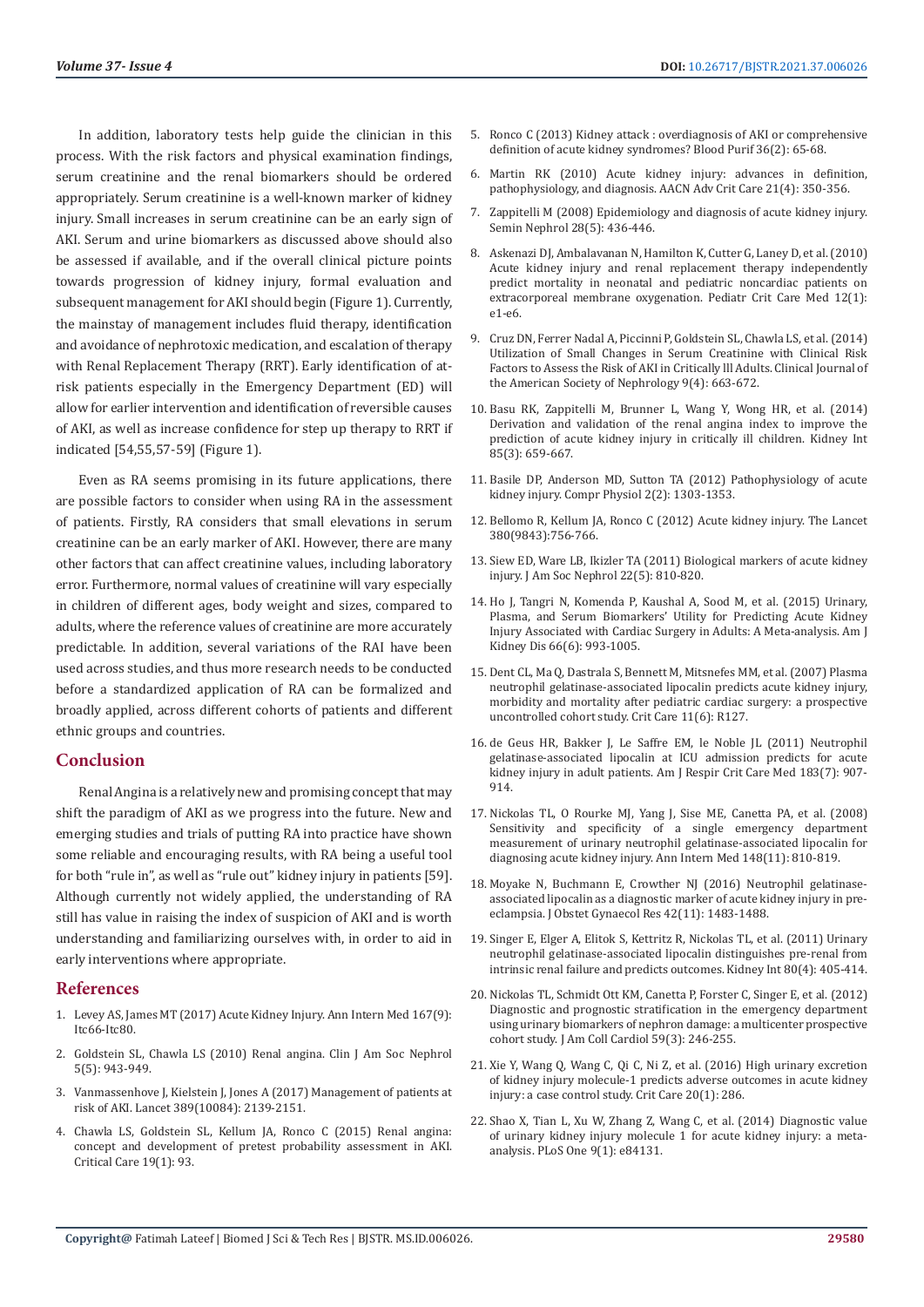- 23. [Doi K, Negishi K, Ishizu T, Katagiri D, Fujita T, et al. \(2011\) Evaluation of](https://pubmed.ncbi.nlm.nih.gov/21705884/)  [new acute kidney injury biomarkers in a mixed intensive care unit. Crit](https://pubmed.ncbi.nlm.nih.gov/21705884/)  [Care Med 39\(11\): 2464-2469.](https://pubmed.ncbi.nlm.nih.gov/21705884/)
- 24. [Bihorac A, Chawla LS, Shaw AD, Al Khafaji A, Davison DL, et al. \(2014\)](https://pubmed.ncbi.nlm.nih.gov/24559465/)  [Validation of cell-cycle arrest biomarkers for acute kidney injury using](https://pubmed.ncbi.nlm.nih.gov/24559465/)  [clinical adjudication. Am J Respir Crit Care Med 189\(8\): 932-939.](https://pubmed.ncbi.nlm.nih.gov/24559465/)
- 25. [Nisula S, Yang R, Poukkanen M, Vaara ST, Kaukonen KM, et al. \(2015\)](https://bjanaesthesia.org/article/S0007-0912(17)31812-3/fulltext)  [Predictive value of urine interleukin-18 in the evolution and outcome](https://bjanaesthesia.org/article/S0007-0912(17)31812-3/fulltext)  [of acute kidney injury in critically ill adult patients. Br J Anaesth 114\(3\):](https://bjanaesthesia.org/article/S0007-0912(17)31812-3/fulltext)  [460-468.](https://bjanaesthesia.org/article/S0007-0912(17)31812-3/fulltext)
- 26. [Kashani K, Al Khafaji A, Ardiles T, Artigas A, Bagshaw SM, et al. \(2013\)](https://pubmed.ncbi.nlm.nih.gov/23388612/)  [Discovery and validation of cell cycle arrest biomarkers in human acute](https://pubmed.ncbi.nlm.nih.gov/23388612/)  [kidney injury. Crit Care 17\(1\): R25.](https://pubmed.ncbi.nlm.nih.gov/23388612/)
- 27. [Hoste EA, McCullough PA, Kashani K, Chawla LS, Joannidis M, et al.](https://academic.oup.com/ndt/article/29/11/2054/1809141)  [\(2014\) Derivation and validation of cutoffs for clinical use of cell cycle](https://academic.oup.com/ndt/article/29/11/2054/1809141)  [arrest biomarkers. Nephrol Dial Transplant 29\(11\): 2054-2061.](https://academic.oup.com/ndt/article/29/11/2054/1809141)
- 28. [Meersch M, Schmidt C, Van Aken H, Martens S, Rossaint J, et al. \(2014\)](https://pubmed.ncbi.nlm.nih.gov/24675717/)  [Urinary TIMP-2 and IGFBP7 as early biomarkers of acute kidney injury](https://pubmed.ncbi.nlm.nih.gov/24675717/)  [and renal recovery following cardiac surgery. PLoS One 9\(3\): e93460.](https://pubmed.ncbi.nlm.nih.gov/24675717/)
- 29. [Gocze I, Koch M, Renner P, Zeman F, Graf BM, et al. \(2015\) Urinary](https://www.ncbi.nlm.nih.gov/pmc/articles/PMC4370650/)  [biomarkers TIMP-2 and IGFBP7 early predict acute kidney injury after](https://www.ncbi.nlm.nih.gov/pmc/articles/PMC4370650/)  [major surgery. PLoS One 10\(3\): e0120863.](https://www.ncbi.nlm.nih.gov/pmc/articles/PMC4370650/)
- 30. [Wetz AJ, Richardt EM, Wand S, Kunze N, Schotola H, et al. \(2015\)](https://pubmed.ncbi.nlm.nih.gov/25560277/)  [Quantification of urinary TIMP-2 and IGFBP-7: an adequate diagnostic](https://pubmed.ncbi.nlm.nih.gov/25560277/)  [test to predict acute kidney injury after cardiac surgery? Crit Care 19\(1\):](https://pubmed.ncbi.nlm.nih.gov/25560277/)  [3.](https://pubmed.ncbi.nlm.nih.gov/25560277/)
- 31. [Pilarczyk K, Edayadiyil Dudasova M, Wendt D, Demircioglu E, Benedik](https://www.ncbi.nlm.nih.gov/pmc/articles/PMC4679715/)  [J, et al. \(2015\) Urinary \[TIMP-2\]\\*\[IGFBP7\] for early prediction of acute](https://www.ncbi.nlm.nih.gov/pmc/articles/PMC4679715/)  [kidney injury after coronary artery bypass surgery. Ann Intensive Care](https://www.ncbi.nlm.nih.gov/pmc/articles/PMC4679715/)  [5\(1\): 50.](https://www.ncbi.nlm.nih.gov/pmc/articles/PMC4679715/)
- 32. [Heller F, Frischmann S, Grunbaum M, Zidek W, Westhoff TH \(2011\)](https://www.ncbi.nlm.nih.gov/pmc/articles/PMC3359561/)  [Urinary calprotectin and the distinction between prerenal and intrinsic](https://www.ncbi.nlm.nih.gov/pmc/articles/PMC3359561/)  [acute kidney injury. Clin J Am Soc Nephrol 6\(10\): 2347-2355.](https://www.ncbi.nlm.nih.gov/pmc/articles/PMC3359561/)
- 33. [Seibert FS, Pagonas N, Arndt R, Heller F, Dragun D, et al. \(2013\)](https://pubmed.ncbi.nlm.nih.gov/23336369/)  [Calprotectin and neutrophil gelatinase-associated lipocalin in the](https://pubmed.ncbi.nlm.nih.gov/23336369/)  [differentiation of pre-renal and intrinsic acute kidney injury. Acta](https://pubmed.ncbi.nlm.nih.gov/23336369/)  [Physiol \(Oxf\). 207\(4\): 700-708.](https://pubmed.ncbi.nlm.nih.gov/23336369/)
- 34. [Chang CH, Yang CH, Yang HY, Chen TH, Lin CY, et al. \(2015\) Urinary](https://www.researchgate.net/publication/282668750_Urinary_Biomarkers_Improve_the_Diagnosis_of_Intrinsic_Acute_Kidney_Injury_in_Coronary_Care_Units)  [Biomarkers Improve the Diagnosis of Intrinsic Acute Kidney Injury in](https://www.researchgate.net/publication/282668750_Urinary_Biomarkers_Improve_the_Diagnosis_of_Intrinsic_Acute_Kidney_Injury_in_Coronary_Care_Units)  [Coronary Care Units. Medicine \(Baltimore\) 94\(40\): e1703.](https://www.researchgate.net/publication/282668750_Urinary_Biomarkers_Improve_the_Diagnosis_of_Intrinsic_Acute_Kidney_Injury_in_Coronary_Care_Units)
- 35. [Andreucci M, Faga T, Pisani A, Perticone M, Michael A \(2017\) The](https://pubmed.ncbi.nlm.nih.gov/28011057/)  [ischemic/nephrotoxic acute kidney injury and the use of renal](https://pubmed.ncbi.nlm.nih.gov/28011057/)  [biomarkers in clinical practice. European Journal of Internal Medicine](https://pubmed.ncbi.nlm.nih.gov/28011057/)  [39: 1-8.](https://pubmed.ncbi.nlm.nih.gov/28011057/)
- 36. [Haase M, Bellomo R, Haase-Fielitz A \(2010\) Neutrophil gelatinase](https://pubmed.ncbi.nlm.nih.gov/20871395/)  [associated lipoclin. Curr Opin Crit Care 16\(6\): 526-532.](https://pubmed.ncbi.nlm.nih.gov/20871395/)
- 37. [Devarajan P \(2007\) Emerging biomarkers of AKI. Contrib Nephrol 156:](https://pubmed.ncbi.nlm.nih.gov/17464129/)  [203-212.](https://pubmed.ncbi.nlm.nih.gov/17464129/)
- 38. [Moon SJ, Park HB, Yoon SY, Lee SC \(2013\) Urinary biomarkers for early](https://pubmed.ncbi.nlm.nih.gov/23960445/)  [detection of recovery in patients with acute kidney injury. J Korean Med](https://pubmed.ncbi.nlm.nih.gov/23960445/)  [Sci 28\(8\): 1181-1186.](https://pubmed.ncbi.nlm.nih.gov/23960445/)
- 39. [Tanase DM, Gosav EM, Radu S, Costea CF, Ciocoiu M, et al. \(2019\) The](https://pubmed.ncbi.nlm.nih.gov/31652595/)  [Predictive Role of the Biomarker Kidney Molecule-1 \(KIM-1\) in Acute](https://pubmed.ncbi.nlm.nih.gov/31652595/)  [Kidney Injury \(AKI\) Cisplatin-Induced Nephrotoxicity. Int J Mol Sci](https://pubmed.ncbi.nlm.nih.gov/31652595/)  [20\(20\): 5238.](https://pubmed.ncbi.nlm.nih.gov/31652595/)
- 40. [Koyner JL, Vaidya VS, Bennett MR, Ma Q, Worcester E, et al. \(2010\)](https://pubmed.ncbi.nlm.nih.gov/20798258/)  [Urinary Biomarkers in the Clinical Prognosis and Early Detection](https://pubmed.ncbi.nlm.nih.gov/20798258/)  [of Acute Kidney Injury. Clinical Journal of the American Society of](https://pubmed.ncbi.nlm.nih.gov/20798258/)  [Nephrology 5\(12\): 2154-2165.](https://pubmed.ncbi.nlm.nih.gov/20798258/)
- 41. [Liangos O, Perianayagam MC, Vaidya VS, Han WK, Wald R, et al. \(2007\)](https://pubmed.ncbi.nlm.nih.gov/17267747/) [Urinary N-Acetyl-β-\(D\)-Glucosaminidase Activity and Kidney Injury](https://pubmed.ncbi.nlm.nih.gov/17267747/) [Molecule-1 Level Are Associated with Adverse Outcomes in Acute Renal](https://pubmed.ncbi.nlm.nih.gov/17267747/) [Failure. Journal of the American Society of Nephrology 18\(3\): 904-912.](https://pubmed.ncbi.nlm.nih.gov/17267747/)
- 42. [Schrezenmeier EV, Barasch J, Budde K, Westhoff T, Schmidt Ott KM](https://pubmed.ncbi.nlm.nih.gov/27474473/) [\(2017\) Biomarkers in acute kidney injury - pathophysiological basis and](https://pubmed.ncbi.nlm.nih.gov/27474473/) [clinical performance. Acta Physiol \(Oxf\) 219\(3\): 554-572.](https://pubmed.ncbi.nlm.nih.gov/27474473/)
- 43. [Parikh CR, Jani A, Melnikov VY, Faubel S, Edelstein CL \(2004\) Urinary](https://pubmed.ncbi.nlm.nih.gov/14981598/) [interleukin-18 is a marker of human acute tubular necrosis. American](https://pubmed.ncbi.nlm.nih.gov/14981598/) [Journal of Kidney Diseases 43\(3\): 405-414.](https://pubmed.ncbi.nlm.nih.gov/14981598/)
- 44. [Kashani K, Cheungpasitporn W, Ronco C \(2017\) Biomarkers of acute](https://pubmed.ncbi.nlm.nih.gov/28076311/) [kidney injury: the pathway from discovery to clinical adoption. Clin](https://pubmed.ncbi.nlm.nih.gov/28076311/) [Chem Lab Med 55\(8\): 1074-1089.](https://pubmed.ncbi.nlm.nih.gov/28076311/)
- 45. [Negishi K, Noiri E, Doi K \(2009\) Monitoring of urinary L-type fatty acid](https://pubmed.ncbi.nlm.nih.gov/19264903/) [binding protein predicts histological severity of AKI. Am J Pathol 174\(4\):](https://pubmed.ncbi.nlm.nih.gov/19264903/) [1154-1159.](https://pubmed.ncbi.nlm.nih.gov/19264903/)
- 46. [Kashani K, Al Khafaji A, Ardiles T, Artigas A, Bagshaw SM, et al. \(2013\)](https://pubmed.ncbi.nlm.nih.gov/23388612/) [Discovery and validation of cell cycle arrest biomarkers in human acute](https://pubmed.ncbi.nlm.nih.gov/23388612/) [kidney injury. Crit Care 17\(1\): R25.](https://pubmed.ncbi.nlm.nih.gov/23388612/)
- 47. [Parikh CR, Garg AX \(2018\) Acute kidney injury: Better biomarkers and](https://www.sciencedirect.com/science/article/pii/S0085253815530986) [beyond. Kidney Int 73\(7\): 801-803.](https://www.sciencedirect.com/science/article/pii/S0085253815530986)
- 48. [Molitoris BA, Melnikiv VY, Okusa MD, Himmerfarb J \(2008\) Technological](https://pubmed.ncbi.nlm.nih.gov/18227821/) [insights: Biomarkers development in AKI: what can we anticipate. Nat](https://pubmed.ncbi.nlm.nih.gov/18227821/) [Clin Pract Nephrol 4\(3\): 154-165.](https://pubmed.ncbi.nlm.nih.gov/18227821/)
- 49. [Bell M, Larsson A, Venge P, Bellomo R, M](https://pubmed.ncbi.nlm.nih.gov/25866432/)årtensson J (2015) Assessment [of cell-cycle arrest biomarkers to predict early and delayed acute kidney](https://pubmed.ncbi.nlm.nih.gov/25866432/) [injury. Dis Markers 2015: 158658.](https://pubmed.ncbi.nlm.nih.gov/25866432/)
- 50. [Prowle JR, Kirwan CJ, Bellono R \(2014\) Fluid management for the](https://pubmed.ncbi.nlm.nih.gov/24217464/) [prevention and attenuation of AKI. Nat Rev Nephrol 10\(1\): 37-47.](https://pubmed.ncbi.nlm.nih.gov/24217464/)
- 51. [Van Biesen W \(2017\) Con: Cautionary takes and reservations about the](https://pubmed.ncbi.nlm.nih.gov/28375504/) [adoption of new technologies and biomarkers for the management of](https://pubmed.ncbi.nlm.nih.gov/28375504/) [AKI. Nephrol Dial Transplant 32\(3\): 414-417.](https://pubmed.ncbi.nlm.nih.gov/28375504/)
- 52. [Basu RK, Wang Y, Wong HR, Chawla LS, Wheeler OS, et al. \(2014\)](https://www.ncbi.nlm.nih.gov/pmc/articles/PMC3974366/) [Incorporation of biomarkers with the RAI for prediction of severe AKI](https://www.ncbi.nlm.nih.gov/pmc/articles/PMC3974366/) [in critically ill children. Clin J Am Nephrol 9\(4\): 654-662.](https://www.ncbi.nlm.nih.gov/pmc/articles/PMC3974366/)
- 53. [Abbasi A, Mehdipour Rabori P, Farajollahi R, Mohammed Ali K, Ataei N, et](https://pubmed.ncbi.nlm.nih.gov/32259128/) [al. \(2020\) Discriminatory Precision of Renal Angina Index in Predicting](https://pubmed.ncbi.nlm.nih.gov/32259128/) [Acute Kidney Injury in Children; a Systematic Review and Meta-Analysis.](https://pubmed.ncbi.nlm.nih.gov/32259128/) [Arch Acad Emerg Med 8\(1\): e39.](https://pubmed.ncbi.nlm.nih.gov/32259128/)
- 54. [Goldstein SL \(2018\) The Renal Angina Index to Predict Acute Kidney](https://www.ncbi.nlm.nih.gov/pmc/articles/PMC5976853/) [Injury: Are Adults Just Large Children? Kidney Int Rep 3\(3\): 516-518.](https://www.ncbi.nlm.nih.gov/pmc/articles/PMC5976853/)
- 55. [Matsuura R, Srisawat N, Claure Del Granado R, Doi K, et al. \(2018\) Use of](https://www.ncbi.nlm.nih.gov/pmc/articles/PMC5976819/) [the Renal Angina Index in Determining Acute Kidney Injury. Kidney Int](https://www.ncbi.nlm.nih.gov/pmc/articles/PMC5976819/) [Rep 3\(3\): 677-683.](https://www.ncbi.nlm.nih.gov/pmc/articles/PMC5976819/)
- 56. [Hoste EAJ, Bagshaw SM, Bellomo R \(2015\) Epidemiology of AKI in](https://pubmed.ncbi.nlm.nih.gov/26162677/) [critically ill patients: The multinational AKI-EPI Study. Intensive care](https://pubmed.ncbi.nlm.nih.gov/26162677/) [Med 41\(8\): 1411-1423.](https://pubmed.ncbi.nlm.nih.gov/26162677/)
- 57. [Fletchet M, Guiza F, Schetz M \(2017\) AKI predictor, an online prediction](https://pubmed.ncbi.nlm.nih.gov/28130688/) [calculator for AKI in adult critically ill patients: developing, validating](https://pubmed.ncbi.nlm.nih.gov/28130688/) [and comparison to serum NGAL. Intensive Care Med 43\(6\): 764-773.](https://pubmed.ncbi.nlm.nih.gov/28130688/)
- 58. [Hanson HR, carlisle MA, Bensmen RS, Byczkewski T, Depinet H, et al.](https://pubmed.ncbi.nlm.nih.gov/32024590/) [\(2021\) Early prediction of paediatric AKI for the emergency department:](https://pubmed.ncbi.nlm.nih.gov/32024590/) [a pilot study. The Am Journal of Emergency Medicine 40: 138-144.](https://pubmed.ncbi.nlm.nih.gov/32024590/)
- 59. [Farrar A \(2018\) Acute Kidney Injury. Nursing Clinics of North America](https://pubmed.ncbi.nlm.nih.gov/30388976/) [53\(4\): 499-510.](https://pubmed.ncbi.nlm.nih.gov/30388976/)